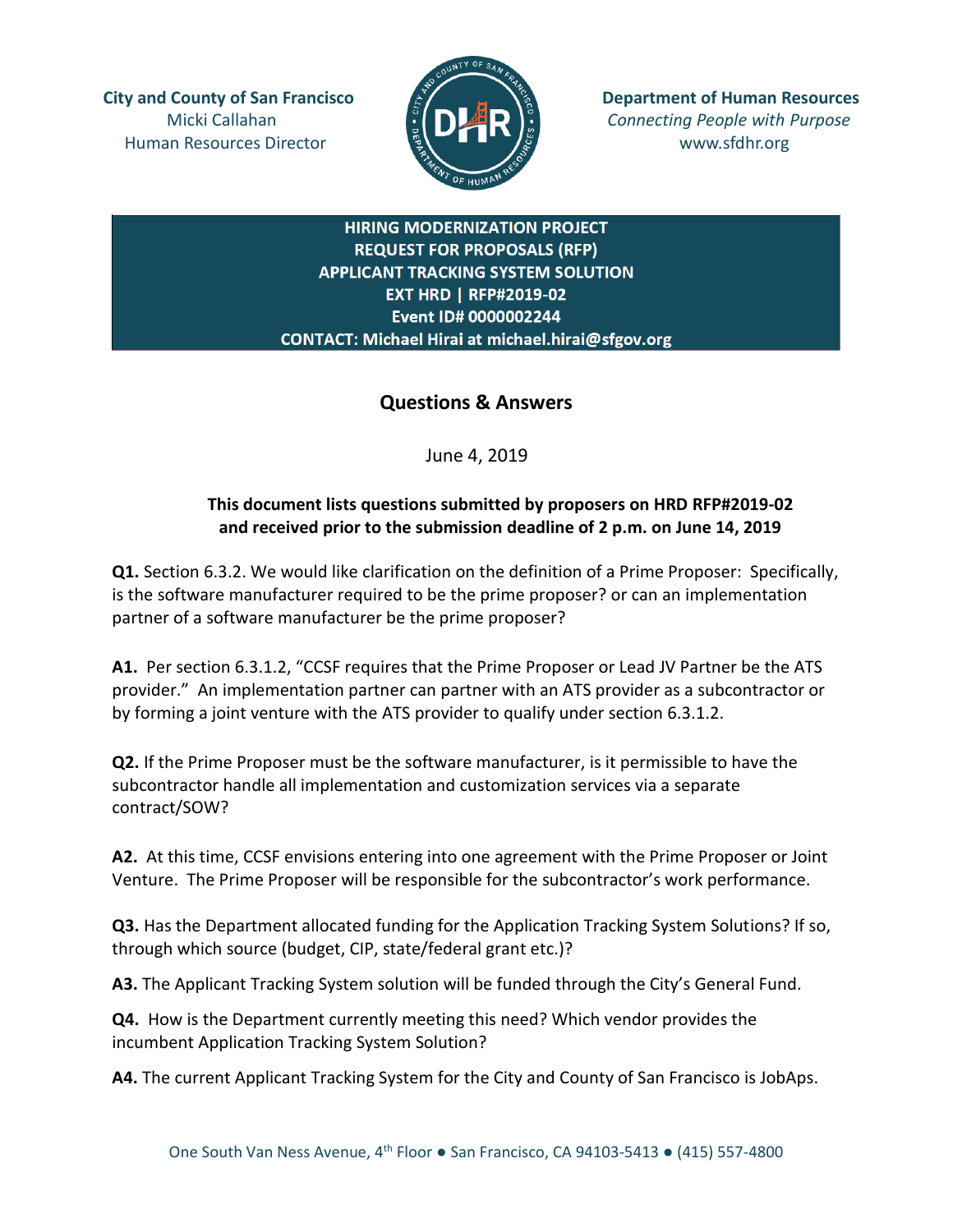**Q5.** Would it be possible to name the three greatest challenges the Department is having with the current solution?

**A5.** Refer to sections 1.4. and 1.6. of the RFP for common challenges that are experienced by candidates, hiring managers, and HR professionals/recruiters at CCSF. Additional research about these common challenges can be found on our [Request for Information](https://docs.wixstatic.com/ugd/b6959e_4ee53b5136094042b7e99ac4f5d5867e.pdf) published in 2018 starting on Page 8 "Challenges."

**Q6.** Which other systems will have to integrate or interface with the Application Tracking System Solutions, and can you provide incumbent vendors for each system?

**A6.** Please find below the key sections of the RFP that speak to the importance of integrations and provide the relevant incumbent information:

- **Section 2.4. PeopleSoft Integration:** The Applicant Tracking System solution will need to integrate with CCSF's current Human Capital Management system (PeopleSoft 9.2).
- **Section 2.2.2.24 Creating and administering examinations (enhancements to modernize practices):** Ability to integrate with CCSF's existing exam providers (FastTest, Montage and National Testing Network: Public Safety Careers).
- **Section 2.3. Implementation Design:** CCSF is looking to implement a modular and extensible solution that easily allows products to speak to one another. Therefore, any implemented solution (whether an individual module or a broader platform implementation) must present an Ecosystem-friendly approach. Examples of modules that the Applicant Tracking System solution will need to integrate with in the future include but are not limited to assessments, auditing, and onboarding.

**Q7.** Which operating platform does the Department currently use? / Is desired for the Application Tracking System Solutions?

**A7.** CCSF is seeking a cloud-based Applicant Tracking System solution that is functional and accessible across multiple browsers including the latest version of Chrome, Firefox, Safari, and Edge.

**Q8.** Who is the technical contact and/or project manager for the Application Tracking System Solutions?

**A8.** Anne Marie Monroe is the project lead for the Hiring Modernization Team, which includes the Applicant Tracking System solution. However, all inquiries or other communications regarding this RFP should be directed to the RFP Contact, Michael Hirai at [michael.hirai@sfgov.org.](mailto:michael.hirai@sfgov.org) No other employees or officials of CCSF other than the RFP Contact should be contacted with regard to this RFP. Interested proposers can have a chance to meet the full Hiring Modernization Team at the Pre-Proposal conference on June 5th.

**Q9.** Does the Department anticipate any professional or consulting services may be needed to accomplish this effort? (i.e. project planning/oversight, PM, QA, IV&V, staff augmentation, implementation services etc.)? If so, what services does the Department desire and how do they anticipate procuring?